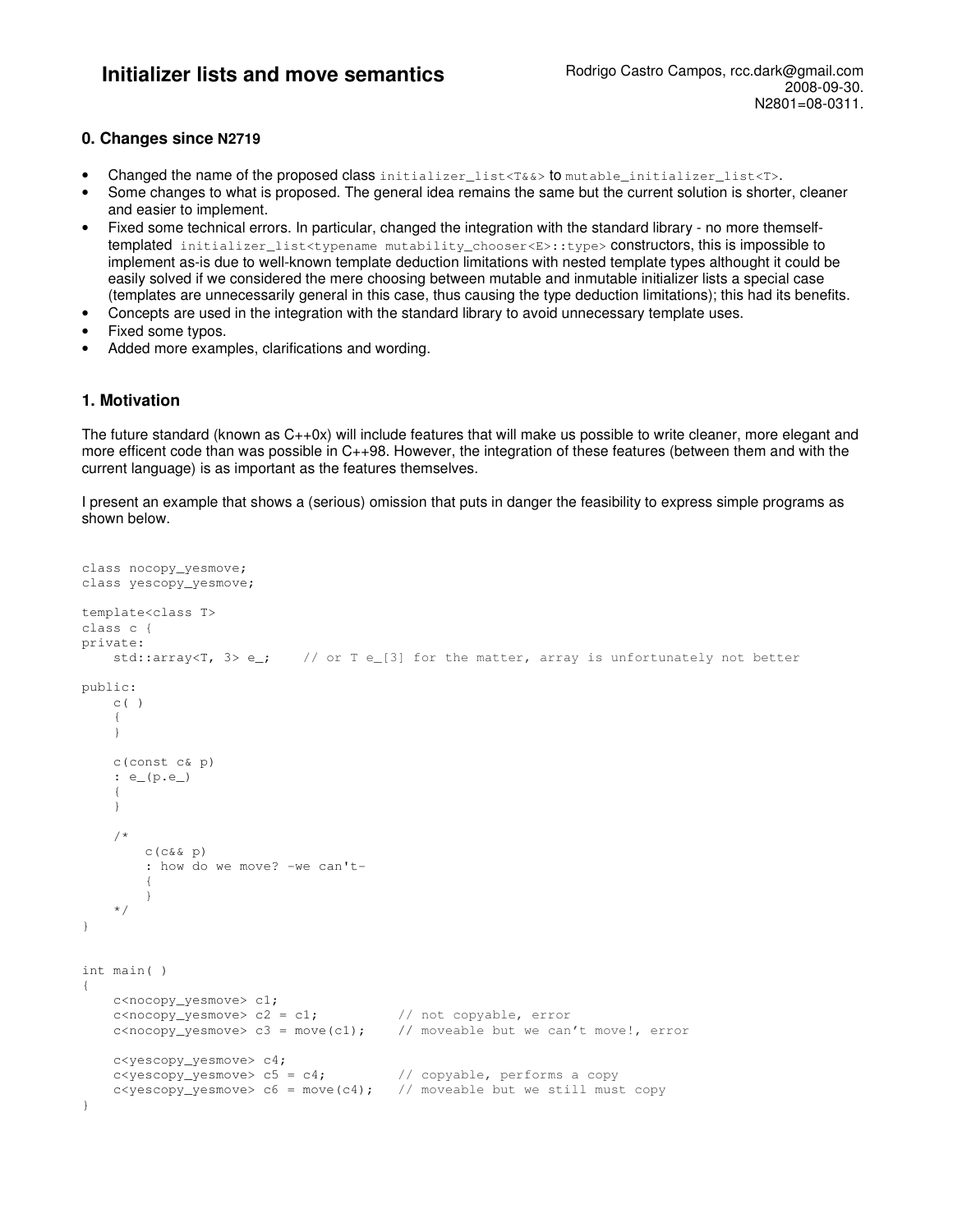In fact, using three different class members  $e1$ ,  $e2$ ,  $e3$  instead of  $T$   $e$  [3] is actually better. In big or high performance systems this will preclude the use of array for almost all cases and raise the use of homecooked solutions that are flexible enough, leaving std::array as something "probably" more efficent than std::vector, but not as flexible even if we know the max size at compile time. I consider this embarassing.

### **2. Can we fix T[N]?**

No. Unfortunately, the notion of a c-array is so deep in the language that I consider it impossible to fix. We can't even pass a  $T[N]$  as a function parameter without losing both the facts that its an array and its size. This would imply that even if we could fix the problem locally, we can't forward it to another function. On the other hand, we don't necessarily need to fix  $T[N]$ .

### **3. Can we fix std::array?**

Not without some (very!) clever hacks (uses of  $\text{tuple}$ ). We would prefer something like this:

```
template<typename T, size_t N> 
class array { 
public: 
   array( ); \sqrt{2} // default constructor
 array(const array&); // copy constructor
 array(array&&); // move constructor
   array(initializer_list<T>); // initializer list constructor
    //... 
private: 
   typename aligned_storage<sizeof(T)>::type buffer_[N]; // no longer T[N]
};
```
While we can now copy and move an  $stat:array$ , this is not optimal. There are two related problems, one of them serious, and both consequence of std::array no longer being an aggregate:

- n2215 proposes to allow direct initialization to aggregates, allowing not to require a copy constructor for initialization. This was not the case in C++98, which required it to be accesible (the fact that a compiler can bypass the copy in some cases as an optimization is not of interest right now). This would make a c-array superior for initialization in  $C++0x$ . This is not good, however is not that bad since there is no current legal code that can do that anyway.  $C++0x$ is just about to allow it.
- We can't no longer do the following:

```
 nocopy_yesmove a, b; 
\sin \gg a \gg b;array<sub>conv</sub> array<nocopy_yesmove, 2> c = { move(a), move(b) }; // initializer lists must copy!, error
```
While this works as intended for c-arrays, it is not a limitation to array, but to initializer lists in general when dealing with non-aggregates; the same will happen to vector:

nocopy\_yesmove a, b; cin  $\gg$  a  $\gg$  b: vector<nocopy\_yesmove,  $2$ > c = { move(a), move(b) }; // initializer lists must copy!, error

## **4. The library-only solution that fixes most cases.**

This solution requires no changes to the language and allows more uses of initializer lists. This is not my prefered one, but could work if its decided not to modify the language.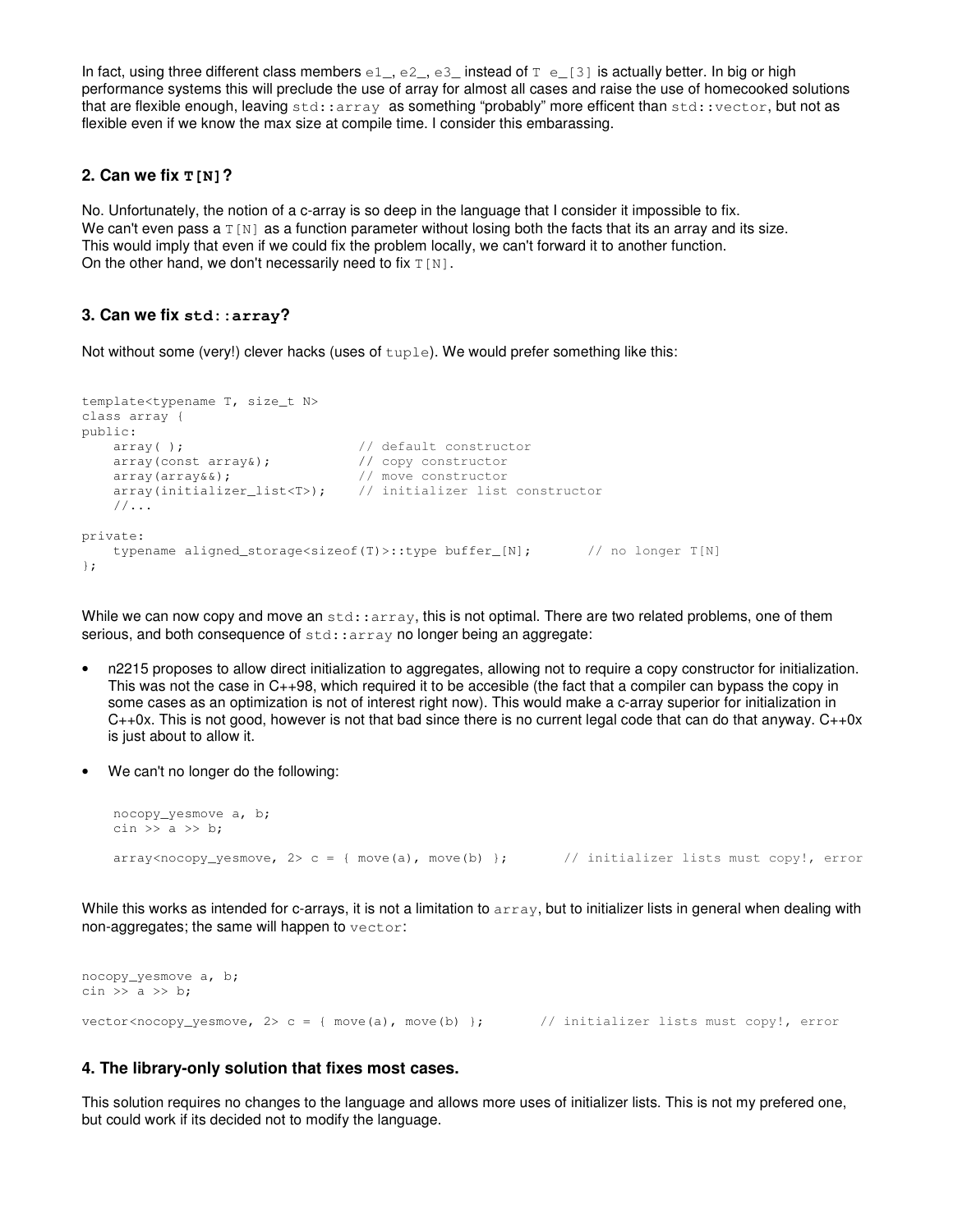```
// current declaration of containers 
template<typename T > 
struct container { 
    container(initializer_list<T>); 
     //... 
}; 
container<int> c1 = \{1, 2, 3\}; // ok
container<nocopy_int> c2 = {1, 2, 3}; // error inside constructor, can't copy
```
The second line will currently fail because it expands to

```
const nocopy_int _arr[] = {nocopy_int(1), nocopy_int(2), nocopy_int(3)};<br>container<nocopy_int> c2(initializer_list<nocopy_int>(_arr, 3)); // error, can't copy
container<nocopy_int> c2(initializer_list<nocopy_int>(_arr, 3));
```
The array is fully type-complaint before its really needed. nocopy\_int comes in play too early, so we can't copy inside the sequence constructor.

However, it could compile if we change the declaration of the sequence constructor to:

```
template<typename T > 
struct container { 
    template<class E> 
    container(initializer_list<E>);
    1/\ldots}; 
container<int> c1 = \{1, 2, 3\}; // ok, initialized with initializer_list<int>
container<nocopy_int> c2 = \{1, 2, 3\}; // ok, also initialized with initializer_list<int>
```
The Convertible concept can come in handy to respect explicit constructors. Similar example:

container<string> c3 = {"a", "b"};  $\qquad$  // initialized with initializer\_list<const char\*> container<nocopy\_string>  $c4 = \{ "a", "b" \}$ ; // also initialized with initializer\_list<const char\*>

Sequence constructors will be probably used with constexpr expressions and literals of primitive types 90% of the time, so we could say we have the 90% of the solution. However this will still fail:

```
nocopy_int nci; 
container<nocopy_int> c2 = {move(nci), nocopy_int(2), nocopy_int(3)}; // error
```
#### **5. The complete solution**

Can we fix the last error? Yes, we can fix that too, but we need to add mutable initializer lists to the language.

```
template<class T> 
struct mutable_initializer_list { 
    //... 
   T* begin( ); \sqrt{ } // mutable interface to the underlying array
   T* end( ); \gamma // mutable interface to the underlying array
   initializer_list<T> to const_list( ) const;
}; 
void f(initializer_list<string>); \frac{1}{1 + \lambda} takes an inmutable initializer list of strings
void g(mutable_initializer_list<string>); // takes a mutable initializer list of strings
```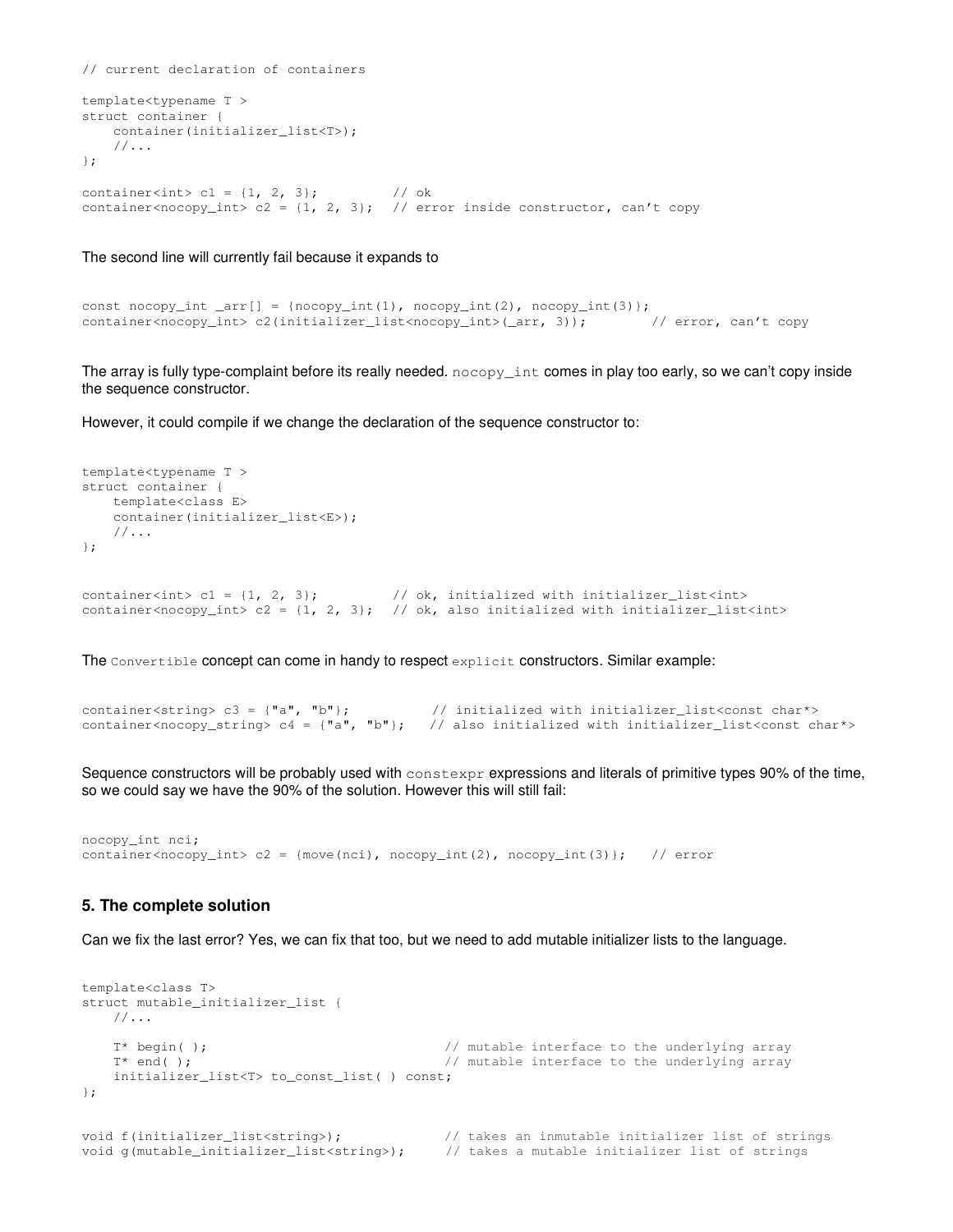Requesting a mutable initializer list that mantains the expected semantics will force us to construct the initializer list, per use, in runtime:

```
void f(initializer_list<int>);
void g(mutable_initializer_list<int>);
void h( ) 
{ 
    f({1, 2, 3}); // this initializer list can be generated in compile time, can be placed
                       // in readonly memory and/or shared 
    g({1, 2, 3}); // this initializer list must be generated in runtime and can't be placed
                        // in readonly memory and/or shared despite being initialized with constants 
} 
h( ); 
h( );
```
The initializer list used to call  $f(\cdot)$  needs only to be constructed once (most likely in compile time), can be placed in readonly memory and can shared between several calls to  $h( )$ .

On the other hand, the initializer list used to call  $q(\cdot)$  needs to be constructed per use in runtime (that means, constructed in each call to  $h( )$ ). It cannot be shared and cannot be placed in readonly memory.

The rewrite rule for  $h($  ) is simple:

```
void h( ) 
{ 
   const int arr0[] = \{1, 2, 3\}; // const array, optimizable given the chance
    f(initializer_list<int>(_arr0, 3));
   int arr1[] = \{1, 2, 3\}; // non-const array, can't be optimized
    g(mutable_initializer_list<int>(_arr1, 3));
}
```
and the consequences are fully shown in the following example:

```
void g(mutable_initializer_list<int>);
for (int i = 0; i < 1000; ++i) {
   g({1, 2, 3}); // g() is requesting a mutable initializer list, the list must be
                         // constructed and destroyed in each iteration 
}
```
We should remember that the programmer is making this request explicitly, there is no magic or hidden performance penalty involved. The lost optimizations are no worse than the ones lost when the initializer list's contents are not known in advance. Mutable lists are also required to be *rvalues*, since they work as expected even with this restriction.

The good news are that, thanks to mutable initializer lists, we can do the following:

```
template<typename T> 
struct reallocatable_sequence_list { 
     typedef initializer_list<T> type; 
}; 
template<std::MoveConstructible T> requires !std::CopyConstructible<T> // in <concepts> 
struct reallocatable_sequence_list<T> { 
     typedef mutable_initializer_list<T> type; 
};
```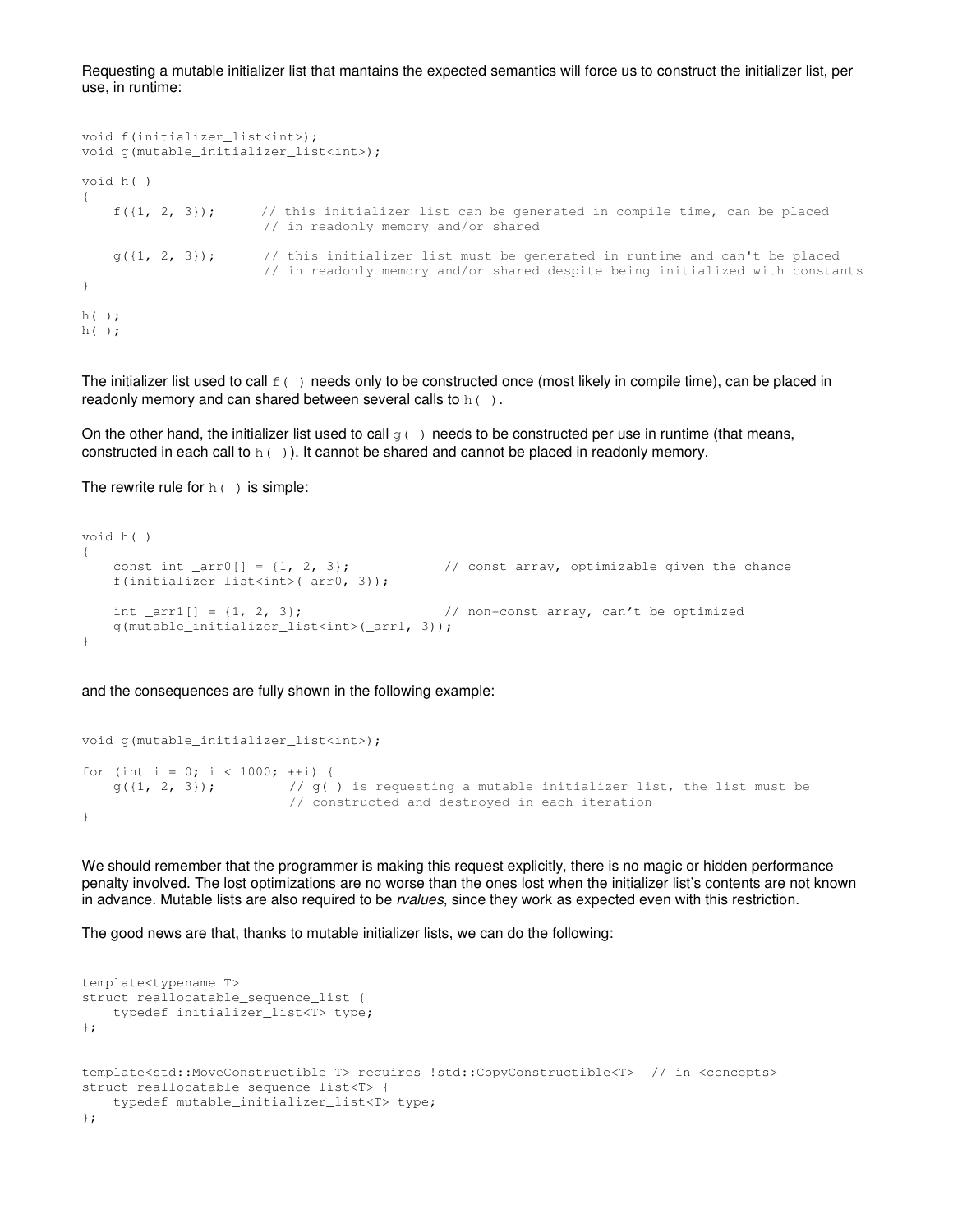```
template<class T> 
struct container { 
    container(typename reallocatable_sequence_list<T>::type in) 
   // we need mutable lists sometimes, we use reallocatable sequence list to choose
    { 
        T element_from_container = move(*in.begin( )); 
        // move takes constness in count, works as expected 
    } 
}; 
container<int> c1 = \{1, 2, 3\}; // initializer_list<int> generated
nocopy_int nci; 
container<nocopy_int> c2 = \{move(nci), 2, 3\};// mutable_initializer_list<nocopy_int> generated
```
Its easy to see how the type, in the presence of reallocatable\_sequence\_list, chooses the initializer list mutability.

Since in this case inmutables list are unusable when the types can't be copied, the lost optimizations are not to blame; its impossible to use initializer lists otherwise. The only performance overhead would be moving the elements and calling their destructors (move semantics are non-destructive). Under favorable circumstances (in regard to inlining and exceptions), the compiler could optimize their use.

Mutability is, obviously, not always needed even for lists of non-copyable types. Optimizations are still possible in these cases:

```
template<class T> 
void print(initializer_list<T> in); 
// no need to use reallocatable_sequence_list, this list is always inmutable 
print({1, 2, 3}); // initializer_list<int> generated, optimizable
print({nocopy_int(1), nocopy_int(2), nocopy_int(3)}); 
                         // initializer_list<nocopy_int> generated, optimizable
```
Another example:

```
for (int i = 0; i < 1000; ++i) {
    m({some_value, f( )}); 
}
```
Given that  $f(\cdot)$  is constexpr, how many times is  $f(\cdot)$  needed to be called?

All of the following conditions must be true to force  $f(\cdot)$  to be called per iteration:

- m( ) takes a mutable\_initializer\_list<T>.
- $f(\cdot)$  returns some type R (is possible that  $R = T$ ) and a const R& cannot be used to construct a T.
- $f(\cdot)$  returns some type R (is possible that  $R = T$ ) and an  $R \& \infty$  can be used to construct a T.

 $f(\cdot)$  can be called only once in any other case.

These conditions are the ones the compiler will have to consider in real code while performing the optimizations. However, the fulfillment of the last two may vary from type to type. This could be considered bad for a programmer that wants an insane amount of control. However, I don't see any real problem with the implicit compiler-guided optimization since a constexpr function has no side-effects. The alternative code that would make obvious what is happening is:

```
for (int i = 0; i < 1000; ++i) {
    auto temp = f();
    m({some_value, move(temp)}); 
}
```
which I don't really like. I propose it to be implicit, the programmer shouldn't really care in my opinion. If decided otherwise, we could require the compiler to generate an error and force the programmer to write the alternative version if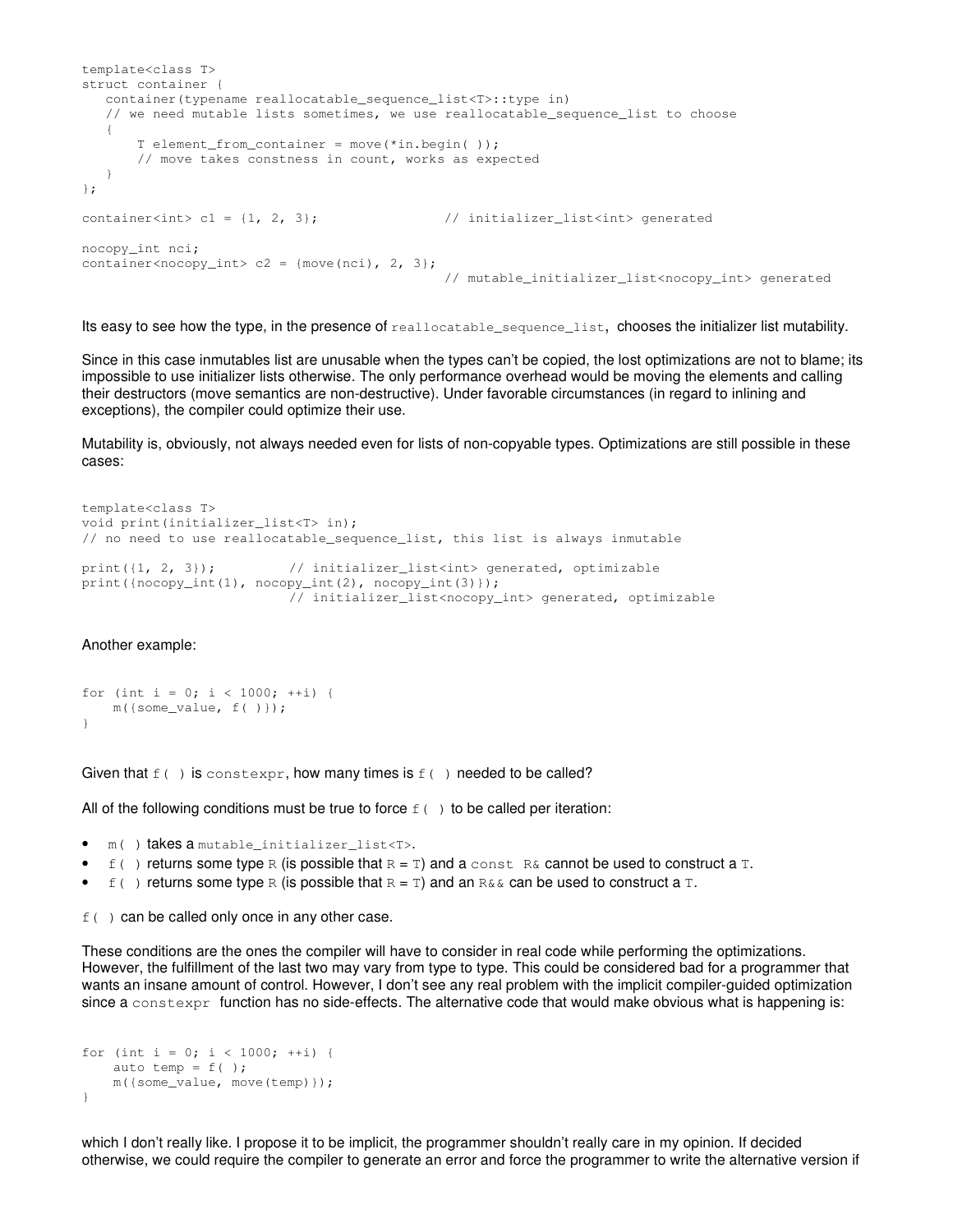$f( )$  cannot be guaranteed to be called just once while mantaining the expected semantics. However, generating errors for missed optimizations is something I really dislike.

As we can see, even if  $m( )$  requested a mutable list  $f( )$  can still be called just once if  $f( )$  returns a copyable T or an R and T is constructible with a const R& (for example,  $m($ ) takes a string but  $f( )$  returns a const char\*). The key in that case is making  $f(\cdot)$  return some kind of literal, which can be rom'ed and used to construct the type  $m(\cdot)$ expects.

#### **6. What is needed from the language?.**

- Being able to construct a mutable\_initializer\_list<E> with the braced list {  $a, b, ...$  } syntax.
- Giving mutable initializer list<E> the same treatment as initializer list<E> regarding deduction of E, conversion to E (no narrowing), lifetime, rvalue-ness and preference in constructors.
- Disallowing sharing / read-only memory placement optimizations of mutable\_initializer\_list<E> as already explained.
- For auto-specifiers with braced lists and overloading between initializer\_list<E> and mutable\_initializer\_list<E> (with the same E), giving preference to initializer\_list<E>.

```
auto v1 = \{1, 2, 3\}; // decltype(v1) is initializer_list<int>
auto v2 = \{nocopy\_int(1), nocopy\_int(2), nocopy\_int(3);
                               // decltype(v2) is initializer_list<copy_int> 
mutable_initializer_list<int> v3 = \{1, 2, 3\};
                               // ok, mutable_initializer_list<T> needs to be explicitly required 
template<class T> 
void g(mutable_initializer_list<T>); 
h(\{1.1, 1.2, 1.3\}); // ok, mutable_initializer_list<double>
void g(initializer_list<char>); 
void g(mutable_initializer_list<char>); 
void g(mutable_initializer_list<double>); 
g({'a', 'b', 'c'}); // g(initializer_list<char>) is called 
mutable initializer list<char> v4 = {'a', 'b', 'c'};
g(v4); // g(mutable_initializer_list<char>) is called, explicit use of v4 
g({1.0, 2.0})); // g(mutable_initializer_list<double>) is called, best match
```
Overloading between initializer\_list<E> and mutable\_initializer\_list<E> should be rare (I can't think of a use case), but simply giving preference to initializer\_list<E> in this and for auto-specifiers cases is a good choice since mutable lists ideally should remain as an (ignorable) extension.

#### **7. What is needed from the library?.**

- Add the reallocatable\_sequence\_list template. Prohibiting user specialization is intended.
- Change the declaration of (most, an slightly different approach is needed for  $std:array$  since it is a fixed-size container) sequence constructors from

```
template<class T> 
struct container { 
     container(initializer_list<T>); 
}; 
to 
template<class T> 
struct container { 
    container(typename reallocatable sequence list<T>::type>);
};
```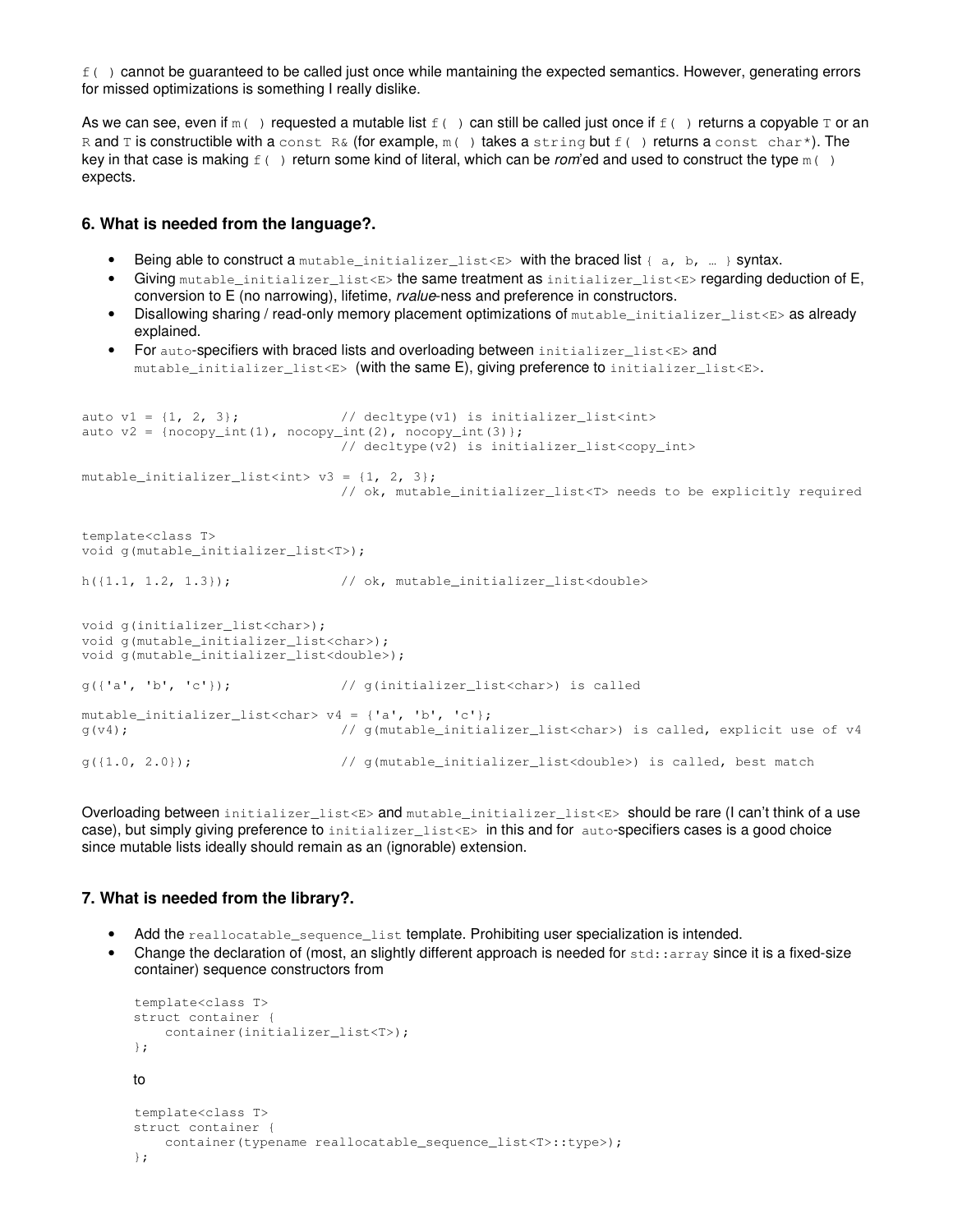A separate paper is needed to adequate the library. Most changes are this simple, though.

# **8. Proposed wording.**

In [8.5.4 [dcl.init.list]], paragraph 2:

Class templates std::initializer  $list \le E$  and std::mutable initializer  $list \le E$  are called initializer-list types. A constructor is an initializer-list constructor if its first parameter is of type std: initializer list  $\epsilon \gg$  an initializer-list type or reference to a possibly cvqualified std::initializer\_list<E> for initializer-list type with some type E as template parameter, and either there are no other parameters or else all other parameters have default arguments (8.3.6). [Note: Initializer-list constructors are favored over other constructors in list-initialization ([over.match.list]).] The template templates std::initializer\_list and std::mutable\_initializer\_list is are not predefined; if the header <initializer list> is not included prior to a use of std::initializer list any of them --even an implicit use in which the type is not named ([dcl.spec.auto])--the program is ill-formed. Objects of initializer-list types are called initializer-list objects.

List-initialization of an object or reference of type T is defined as follows.

1. If T is an aggregate, aggregate initialization is performed (8.5.1 [dcl.init.aggr]). [Example:

double ad $[$ ] = { 1, 2.0 }; // ok int ai[] =  $\{ 1, 2.0 \}$ ; // error: narrowing

--- end example]

2. Otherwise, if T is a specialization of std::initializer-list  $\epsilon \to \epsilon$  an initializer-list type, an initializer-list the corresponding object is constructed as described below and used to initialize the object according to the rules for initialization of an object from a class of the same type (8.5).

In [8.5.4 [dcl.init.list]], paragraph 4:

When an initializer list is implicitly converted to  $a$ -std::initializer-list  $\leq$  an initializer-list type, the object passed is constructed as if the implementation allocated an array of N elements of type E, where N is the number of elements in the initializer list. Each element of that array is initialized with the corresponding element of the initializer list converted to E, and the std::initializer list  $\leq$ corresponding object is constructed to refer to that array. If a narrowing conversion is required to convert the element to E, the program is ill-formed. [ Example:

struct  $X \{$  $X(std::initializer$  list<double> v); };  $X \times \{ 1, 2, 3 \};$ 

The initialization will be implemented in a way roughly equivalent to this:

double  $a[3] = \{double\{1\}, double\{2\}, double\{3\}\};$ X x(std::initializer\_list<double> $($ a,  $a+3)$ );

assuming that the implementation can construct an initializer list a std:: initializer list with a pair of pointers. The same applies to std::mutable\_initializer\_list --- end example]

The lifetime of the array is the same as that of the initializer-list initializer-list object. [Example:

```
 typedef std::complex<double> cmplx; 
std::vector<cmplx> v1 = { 1, 2, 3 };
  void f() 
 { 
  std::vector<cmplx> v2{ 1, 2, 3 };
  std::initializer_list<int>i3 = \{ 1, 2, 3 \}; }
```
For v1 and v2, the initializer-list initializer-list object and array created for  $\{1, 2, 3\}$  have full-expression lifetime. For i3, the initializer-list initializer-list object and array have automatic lifetime. --- end example  $| \cdot |$  Note: For std::initializer\_list, The the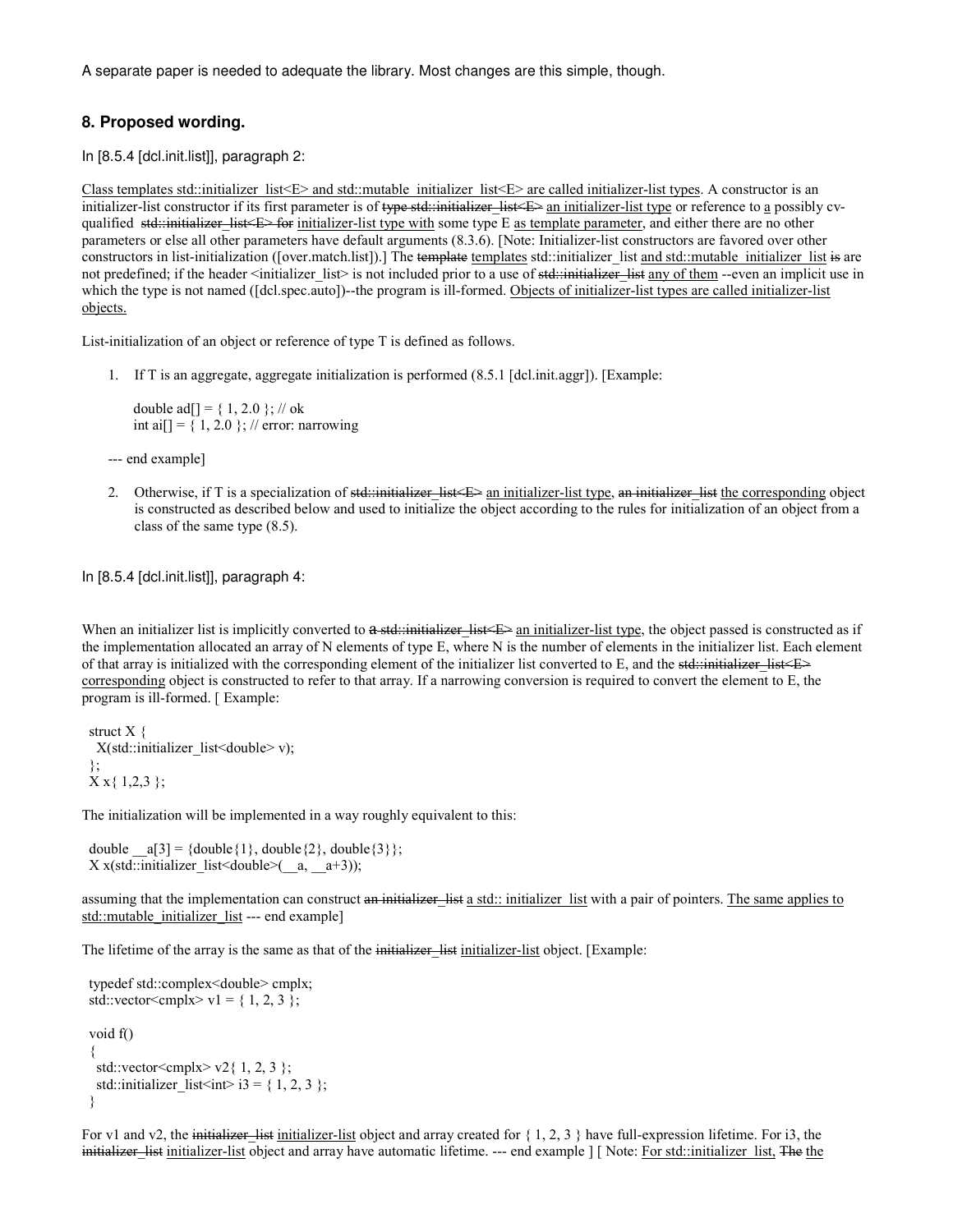implementation is free to allocate the array in read-only memory if an explicit array with the same initializer could be so allocated. For std::mutable\_initializer\_list, no sharing or read-only memory placement can be applied. [Example:

void f(std::initializer\_list<int>); void g(std::mutable\_initializer\_list<int>);

for (int i = 0; i < 1000; ++i) {

 $f(1, 2, 3)$ ; // the underlying array can be shared and can be placed in read-only memory  $g({1, 2, 3})$ ; // the underlying array must be constructed and destroyed in each iteration

}

--- end example] --- end note]

In [13.3.3.1.5 [over.ics.list]]:

When an argument is an initializer list (8.5.4), it is not an expression and special rules apply for converting it to a parameter type.

If the parameter type is std::initializer list  $\langle X \rangle$  an initializer-list type with some X as template parameter and all the elements of the initializer list can be implicitly converted to X, the implicit conversion sequence is the worst conversion necessary to convert an element of the list to X. This conversion can be a user-defined conversion even in the context of a call to an initializer-list constructor. [ Example:

void f(std::initializer\_list<int>); f( $\{1,2,3\}$ ); // OK: f(initializer\_list<int>) identity conversion f( $\{a', b'\}$ ); // OK: f(initializer\_list<int>) integral promotion f( $\{1.0\}$ ); // error: narrowing

struct A { A(std::initializer\_list<double>); // #1 A(std::initializer\_list<complex<double>>); // #2 A(std::initializer\_list<std::string>); // #3 }; A a{ 1.0,2.0 }; // OK, uses #1

void  $g(A)$ ; g({ "foo", "bar" }); // OK, uses #3

—end example ]

If after determining the best match of the candidates with an initializer-list type as the parameter type, an overload between std::initializer list<X> and std::mutable initializer list<X> exists, std::initializer list<X> is selected. [ Example:

void m(std::initializer\_list<int>);  $// #1$ void m(std::mutable\_initializer\_list<int>); // #2 void m(std::mutable\_initializer\_list<double>); // #3 m( $\{1, 2\}$ ); // int is the best match, uses #1  $m({a', b'})$ ; // int is the best match, uses #1 m( $\{1.0, 2.0\}$ ); // double is the best match, uses #3

—end example ]

In [14.8.2.1 [temp.deduct.type]], paragraph 1:

Template argument deduction is done by comparing each function template parameter type (call it P) with the type of the corresponding argument of the call (call it A) as described below. If removing references and cv-qualifiers from P gives std::initializer\_list<P0> for some P0 and the argument is an initializer list (8.5.4) If the argument is an initializer-list type (8.5.4) and removing references and cv qualifiers from P gives the corresponding initializer-list object with some P0 as template parameter, then deduction is performed instead for each element of the initializer list,

taking P0 as a function template parameter type and the initializer element as its argument. Otherwise, an initializer list argument causes the parameter to be considered a non-deduced context (14.8.2.5). [ Example: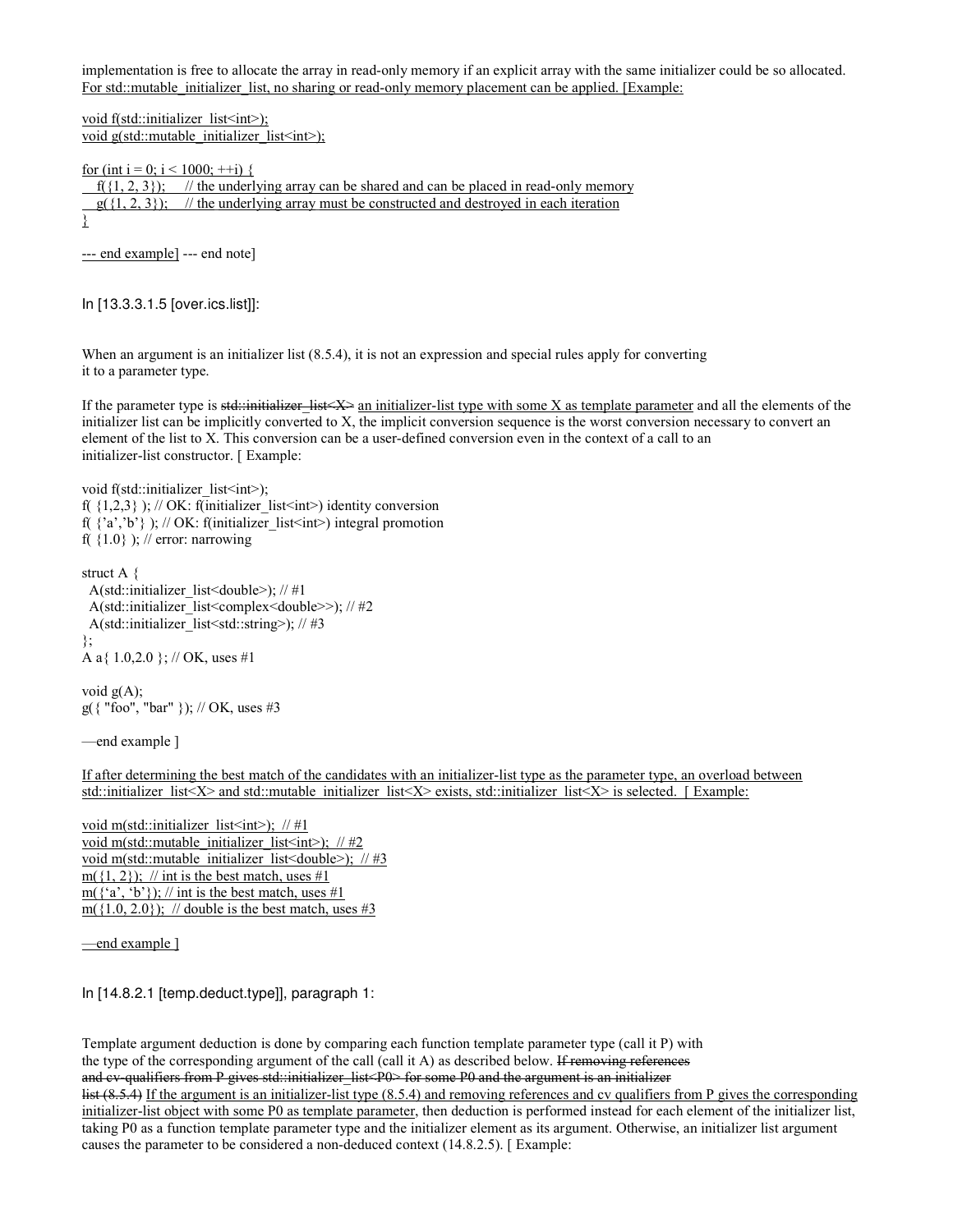In [14.8.2.5 [temp.deduct.type]], paragraph 5 in final bullet at the top level:

A function parameter for which the associated argument is an initializer list ([dcl.init.list]) but the parameter does not have std::initializer\_list an initializer-list type or reference to a possibly cv-qualified std::initializer\_list type initializer-list type. [Example:

In [18.8 [support.initlist]]:

The header <initializer\_list> defines one two type types.

```
Header <initializer_list> synopsis
namespace std { 
  template<class E> class initializer_list { 
  public: 
   initializer_list(); 
  size t size() const; // number of elements
   const E* begin() const; // first element 
  const E^* end() const; // one past the last element
  }; 
template<class E> class mutable initializer list {
 public:
  mutable initializer list();
  size t size() const; // number of elements
  E^* begin(); // first element
  E^* end(); // one past the last element
 initializer_list<E> to_const_list( ) const; // conversion to initializer_list<E>
 };
}
```
An object of type initializer list<E> provides access to an array of objects of type const E while an object of type mutable\_initializer\_list<E> provides access to an array of objects of type E. [ Note: A pair of pointers or a pointer plus a length would be obvious representations for initializer list both types. initializer list is These types are used to implement initializer lists as specified in 8.5.4. Copying an initializer list an object of any of these types does not copy the underlying elements. —end note ]

18.8.1 Initializer list initializer\_list constructors [support.initlist.cons]

initializer\_list(); Effects: constructs an empty initializer\_list object. Postcondition:  $size() == 0$ Throws: nothing.

18.8.2 Initializer list initializer list access [support.initlist.access]

const E\* begin() const; Returns: a pointer to the beginning of the array. If size() =  $= 0$  the values of begin() and end() are unspecified but they shall be identical. Throws: nothing.

const E\* end() const; Returns:  $begin( ) + size( )$ Throws: nothing.

size t size() const; Returns: the number of elements in the array. Throws: nothing.